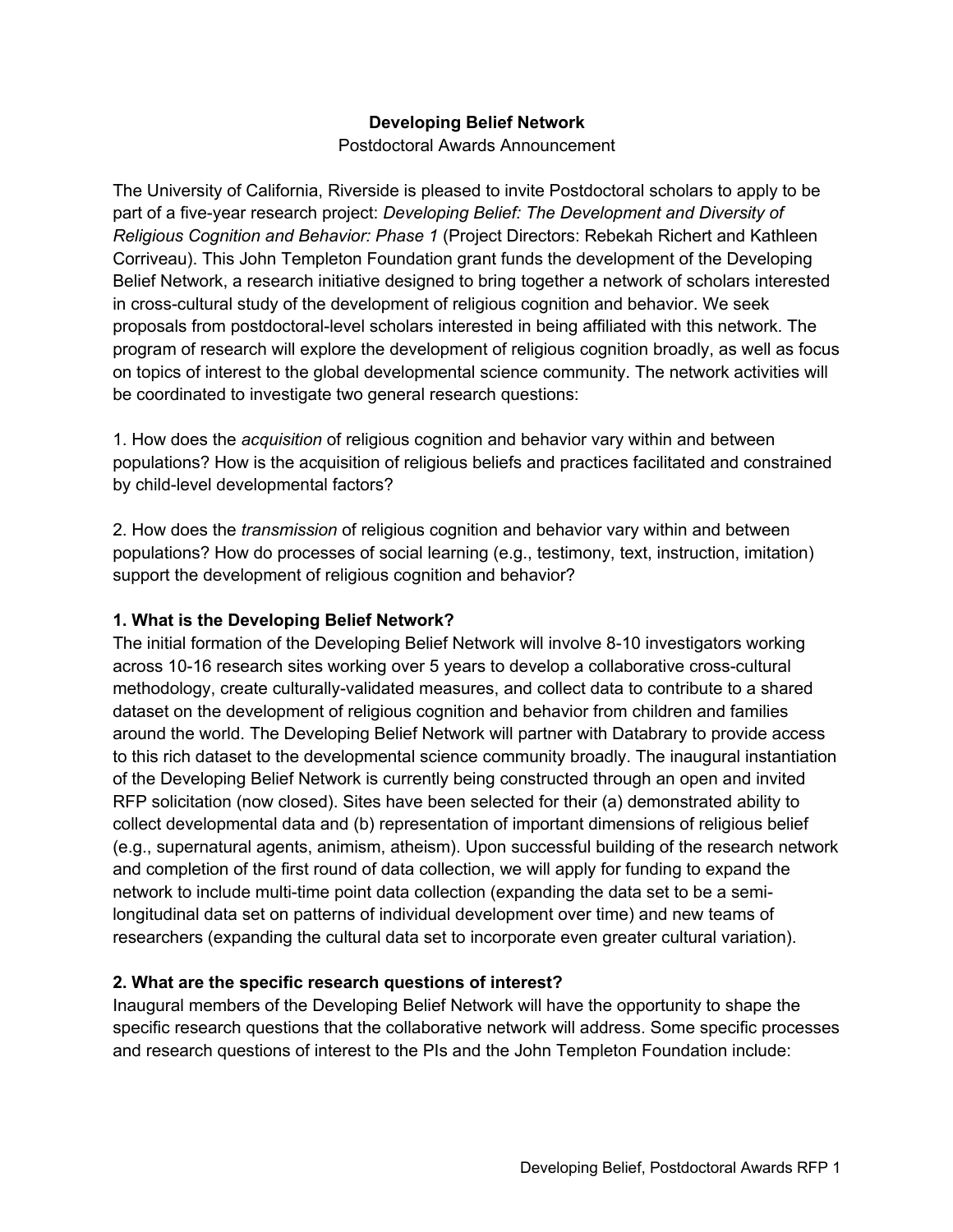- What are cultural variations in the development of folk theories? Do children need to have a foundational folk theory of humans or the physical world before they can develop concepts of supernatural agents or causes?
- How do cultural variations in religious concepts (e.g., beliefs about animism, the properties and functioning of spirit/life force/soul) relate to the development of ontological boundaries and the extent to which religious concepts are or are not minimally counterintuitive?
- How do natural and supernatural explanations develop to (co)exist in individual minds?
- How do cross-cultural and within-cultural variations in verbal, non-verbal, and textual information provided to children relate to children's concepts about and belief in natural and supernatural agents and causes?

# **3. What is the purpose of the Postdoctoral Awards?**

The Developing Belief Network will support up to 2 postdoctoral scholars, with a focus on supporting researchers who are beginning their careers in this field of study. The purpose of these awards is to build the field of researchers studying religious cognitions and behaviors, beyond those researchers formally involved in the collaborative data collection effort. As such, the Developing Belief Network of investigators will provide mentorship to emerging scholars by involving them in the Developing Belief Network. Recipients of the Postdoctoral Awards will not be expected to collect data for the collaborative dataset. Instead, awardees will be expected to be focusing their research on questions related to the goals of the Developing Belief Network. Awardees will be expected to attend the annual workshop of the Developing Belief Network held during the year of their award and to present their research at this workshop.

# 4**. What is expected of Postdoctoral Awardees?**

- a. Postdoctoral Awardees are expected to have completed their dissertation by December 31, 2020 and to have a Postdoctoral Mentor outside of the Developing Belief Network. Research topics should be related to the research questions outlined above, and are likely to utilize data collected with children and parents at a location outside of the United States or with an understudied population within the United States.
- b. Postdoctoral Awardees will have the opportunity to work with Developing Belief Network members, the project leaders, and an advisory board to develop a collaborative methodology that can be used across the sites, although award winners will not be expected to collect data for the collaborative dataset.
- c. All Postdoctoral Awardees must commit to attending a collaborative site meeting during the year of their award to present their preliminary or completed research. Postdoctoral Awardees will be asked to submit regular progress reports.
- d. Postdoctoral Awardees will be expected to actively engage in dissemination of findings, through conference presentations and manuscript submissions.
- e. Postdoctoral Awardees will be asked to contribute content to a website devoted to this project. Content may include descriptions of their field site and lay summaries of key findings.